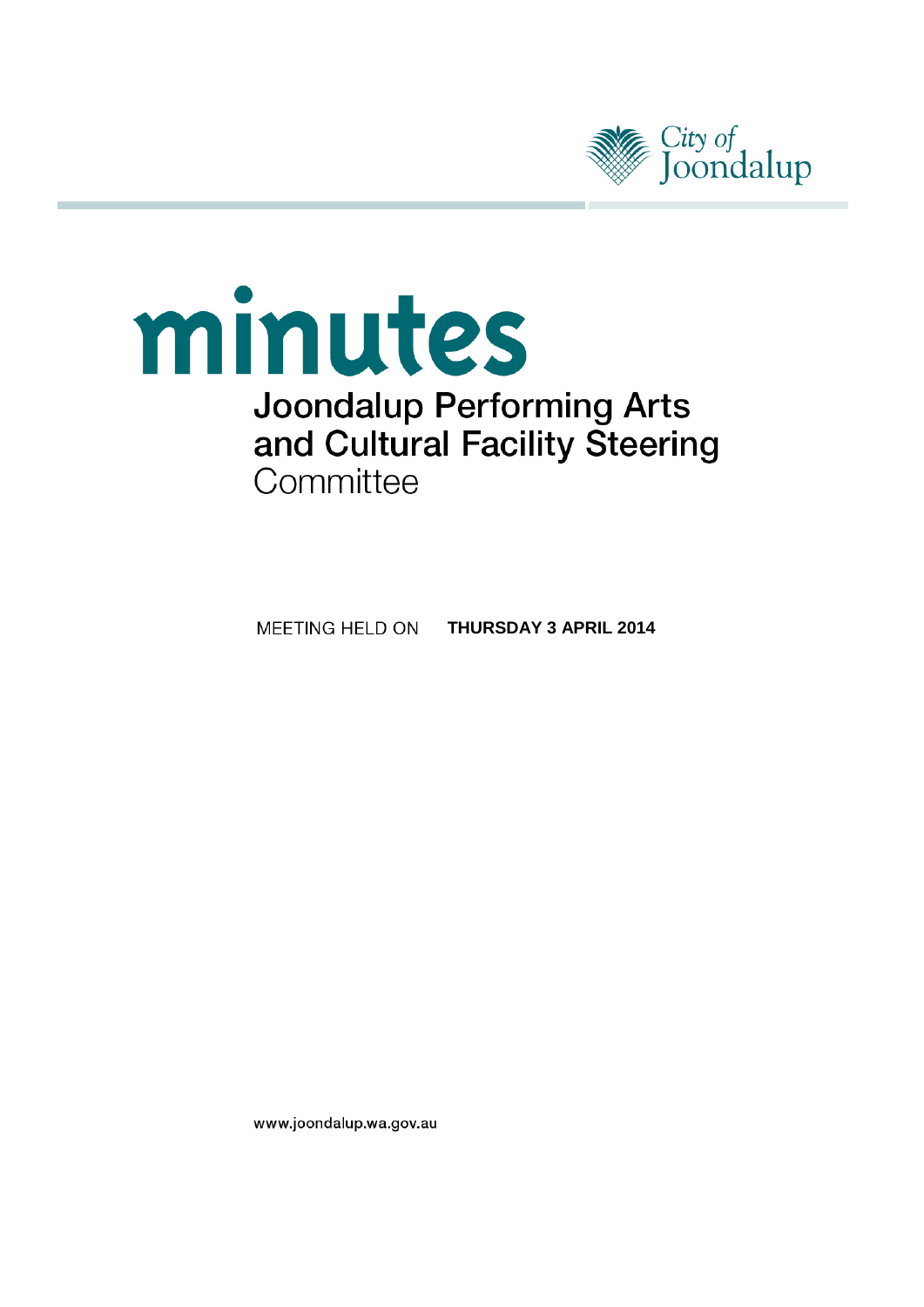# **TABLE OF CONTENTS**

| <b>Title</b>                                                                                              | Page No. |
|-----------------------------------------------------------------------------------------------------------|----------|
| <b>Declaration of Opening</b>                                                                             | 3        |
| <b>Election of Presiding Member</b>                                                                       | 4        |
| <b>Election of Deputy Presiding Member</b>                                                                | 4        |
| <b>Declarations of Interest</b>                                                                           | 4        |
| Apologies/Leave of absence                                                                                | 5        |
| <b>Confirmation of Minutes</b>                                                                            | 5        |
| Announcements by the Presiding Member without<br>discussion                                               | 5        |
| Identification of matters for which the meeting may be<br>closed to the public                            | 5        |
| <b>Petitions and deputations</b>                                                                          | 5        |
| <b>Reports</b>                                                                                            | 6        |
| Setting of meeting date – Joondalup Performing Arts and<br>Cultural Facility Steering Committee - [07019] | 6        |
| <b>Urgent Business</b>                                                                                    | 9        |
| Motions for which previous notice has been given                                                          | 9        |
| <b>Requests for Reports for Future Consideration</b>                                                      | 9        |
| <b>Closure</b>                                                                                            | 9        |
|                                                                                                           |          |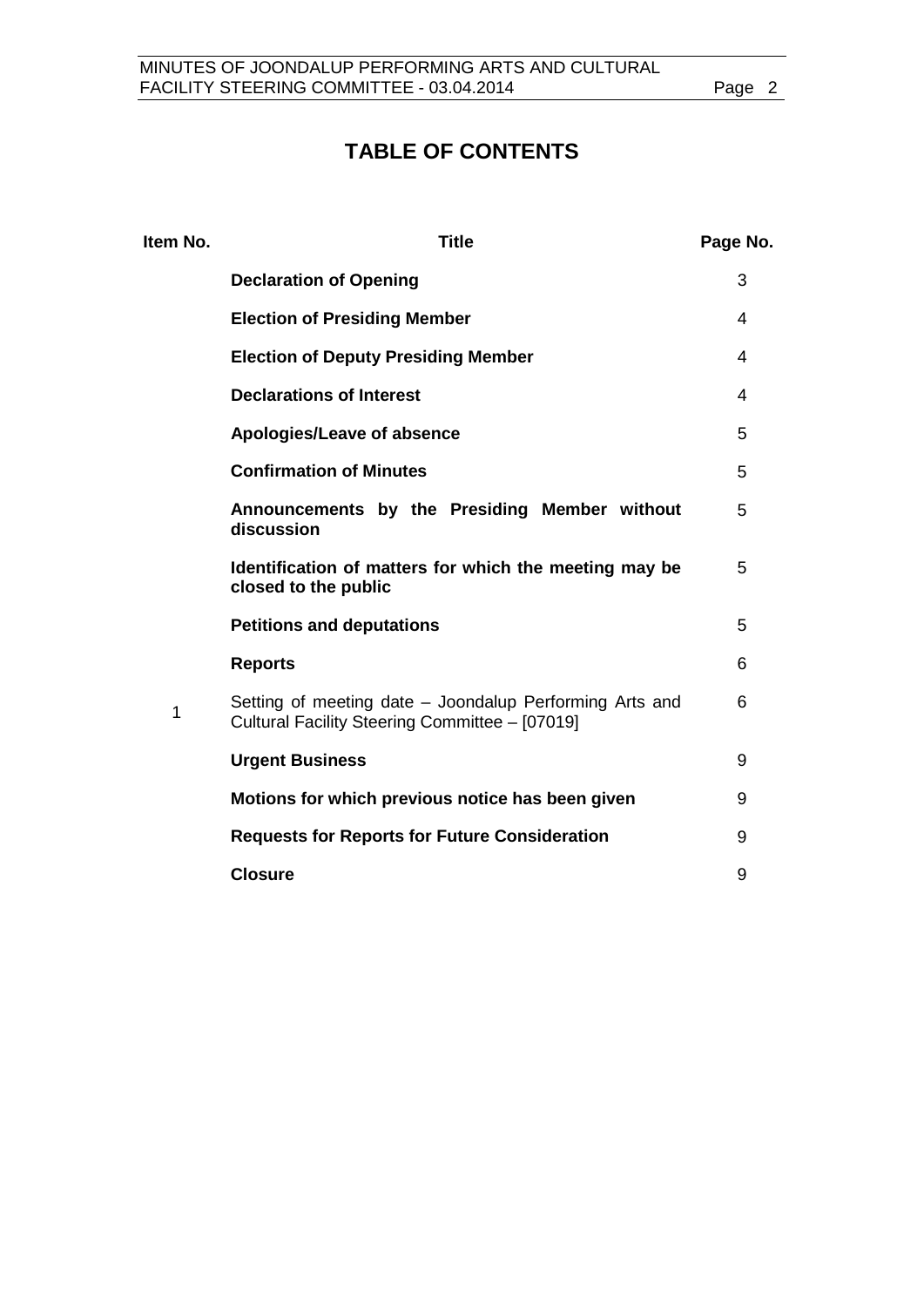# **CITY OF JOONDALUP**

**MINUTES OF THE JOONDALUP PERFORMING ARTS AND CULTURAL FACILITY STEERING COMMITTEE MEETING HELD IN CONFERENCE ROOM 1, JOONDALUP CIVIC CENTRE, BOAS AVENUE, JOONDALUP ON THURSDAY 3 APRIL 2014.**

#### **ATTENDANCE**

#### **Committee Members:**

| <b>Cr Liam Gobbert</b> | <b>Central Ward</b>                                                            |
|------------------------|--------------------------------------------------------------------------------|
| Cr Kerry Hollywood     | North Ward                                                                     |
| Cr Tom McLean, JP      | North Ward                                                                     |
| Cr Sam Thomas          | <b>North-Central Ward</b>                                                      |
| Cr Mike Norman         | South-West Ward                                                                |
| Cr Russ Fishwick, JP   | South Ward                                                                     |
| Mr Garry Hunt          | Chief Executive Officer, City of Joondalup                                     |
| Mr Scott Henderson     | Vice-President (Corporate Services), Edith Cowan<br>University                 |
| Mr Russell Coad        | General Manager Training and Business Services,<br><b>West Coast Institute</b> |
| Ms Sharon Joseph       | President, Joondalup Encore Theatre Society                                    |
| Mr Bill Robinson       | President, Joondalup Community Arts Association                                |

#### **Officers:**

| Mr Blignault Olivier | <b>Manager City Projects</b>   |
|----------------------|--------------------------------|
| Mr Scott Collins     | <b>Senior Projects Officer</b> |
| Mr Brad Sillence     | Manager Governance             |

#### <span id="page-2-0"></span>**DECLARATION OF OPENING**

In the absence of an elected Presiding Member the Chief Executive Officer declared the meeting open at 7.25pm and adjourned the meeting for 10 minutes.

In the absence of an elected Presiding Member the Chief Executive Officer, reopened the adjourned meeting at 7.35pm.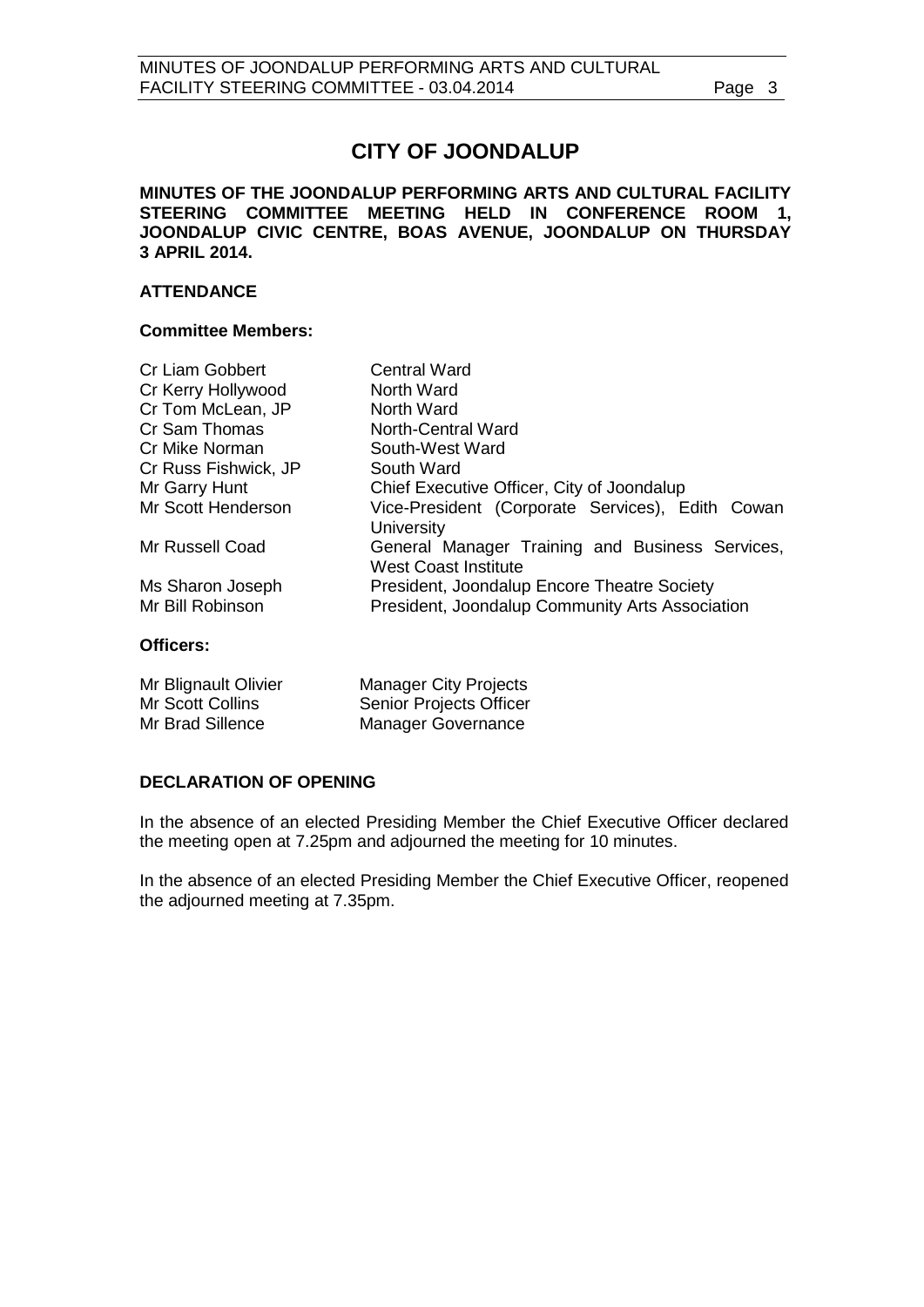#### <span id="page-3-0"></span>**ELECTION OF PRESIDING MEMBER**

Section 5.12 of the *Local Government Act 1995* requires a committee appointed by a local government to appoint a Presiding Member as the first item of business at its first meeting. Schedule 2.3 of the Act requires the Chief Executive Officer to preside. As the Chief Executive Officer is a committee member, the Manager Governance was delegated authority to preside at the meeting until the office of Presiding Member was filled.

The Manager Governance sought nominations for the position of Presiding Member.

Nominations for the position of Presiding Member were given to the Manager Governance in writing.

Cr McLean nominated Cr Hollywood for the position of Presiding Member. Cr Hollywood accepted the nomination.

There being no further nominations, Cr Hollywood was declared elected unopposed to the position of Presiding Member and assumed the Chair at 7.40pm.

#### <span id="page-3-1"></span>**ELECTION OF DEPUTY PRESIDING MEMBER**

Cr Hollywood sought nominations for the position of Deputy Presiding Member.

Nominations for the position of Deputy Presiding Member were given to the Presiding Member in writing.

Cr Thomas nominated Cr Norman for the position of Deputy Presiding Member. Cr Norman accepted the nomination.

Cr Fishwick nominated Cr McLean for the position of Deputy Presiding Member. Cr McLean accepted the nomination.

As two nominations were made, a secret ballot was conducted and the Manager Governance and Manager City Projects counted the votes.

Cr Hollywood as Presiding Member declared Cr McLean elected to the position of Deputy Presiding Member.

#### <span id="page-3-2"></span>**DECLARATIONS OF INTEREST**

<span id="page-3-3"></span>Nil.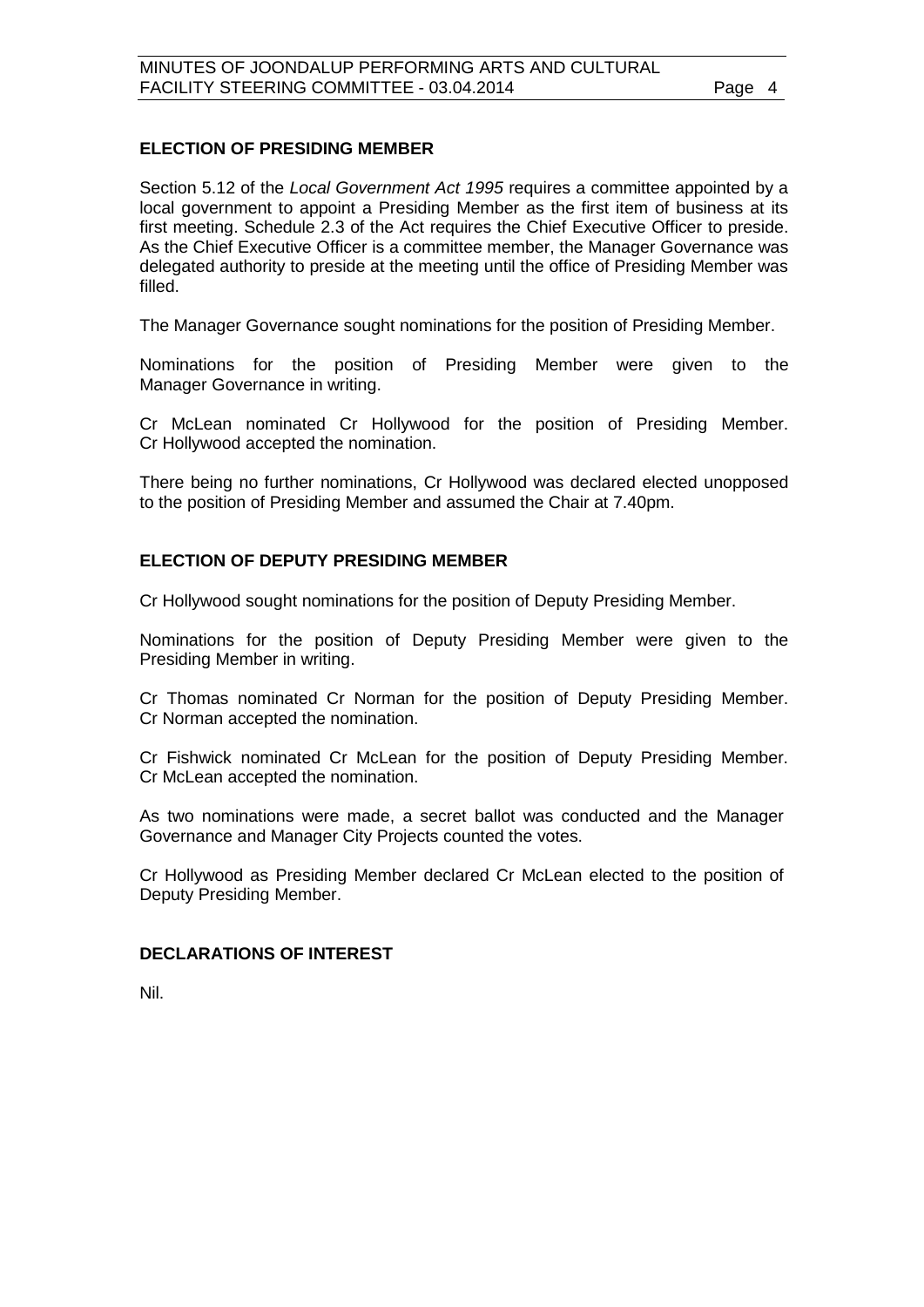#### **APOLOGIES/LEAVE OF ABSENCE**

#### **Apology:**

| Cr John Chester            |                                              |
|----------------------------|----------------------------------------------|
| Superintendent Alan Morton | Acting Principal, WA Training Police Academy |
| Mr Alastair Bryant         | <b>Expert Specialist</b>                     |
| <b>Christine Evans</b>     | President, Endeavour Theatre Company         |

#### **Leave of Absence Previously Approved:**

| Cr Brian Corr         | 27 March to 5 April 2014 inclusive.      |
|-----------------------|------------------------------------------|
| Cr Geoff Amphlett, JP | 27 March to 29 April 2014 inclusive.     |
| Cr Mike Norman        | 5 April to 12 April 2014 inclusive.      |
| Cr Kerry Hollywood    | 16 April to 4 May 2014 inclusive.        |
| Cr Liam Gobbert       | 16 April to 17 May 2014 inclusive.       |
| Cr Russ Fishwick, JP  | 29 April to 2 May 2014 inclusive.        |
| Cr John Chester       | 1 May to 12 May 2014 inclusive.          |
| Cr Mike Norman        | 4 May to 9 May 2014 inclusive.           |
| Cr Brian Corr         | 20 May to 24 May 2014 inclusive.         |
| Cr Russ Fishwick, JP  | 4 August to 23 September 2014 inclusive. |

#### <span id="page-4-0"></span>**CONFIRMATION OF MINUTES**

#### MINUTES OF THE JOONDALUP PERFORMING ARTS AND CULTURAL FACILITY STEERING COMMITTEE MEETING HELD ON 20 FEBRUARY 2013

**MOVED Cr Fishwick SECONDED Mr Hunt that the minutes of the meeting of the Joondalup Performing Arts and Cultural Facility Steering Committee held on 20 February 2013 be confirmed as a true and correct record.**

#### **The Motion was Put and CARRIED (11/0)**

**In favour of the Motion:** Crs Hollywood, Fishwick, Gobbert, McLean, Norman and Thomas, Mr Coad, Mr Henderson, Mr Hunt, Ms Joseph and Mr Robinson.

#### <span id="page-4-1"></span>**ANNOUNCEMENTS BY THE PRESIDING MEMBER WITHOUT DISCUSSION**

Nil.

#### <span id="page-4-2"></span>**IDENTIFICATION OF MATTERS FOR WHICH THE MEETING MAY BE CLOSED TO THE PUBLIC**

In accordance with Clause 5.2 of the City's *Meeting Procedures Local Law 2013*, this meeting was not open to the public.

#### <span id="page-4-3"></span>**PETITIONS AND DEPUTATIONS**

Nil.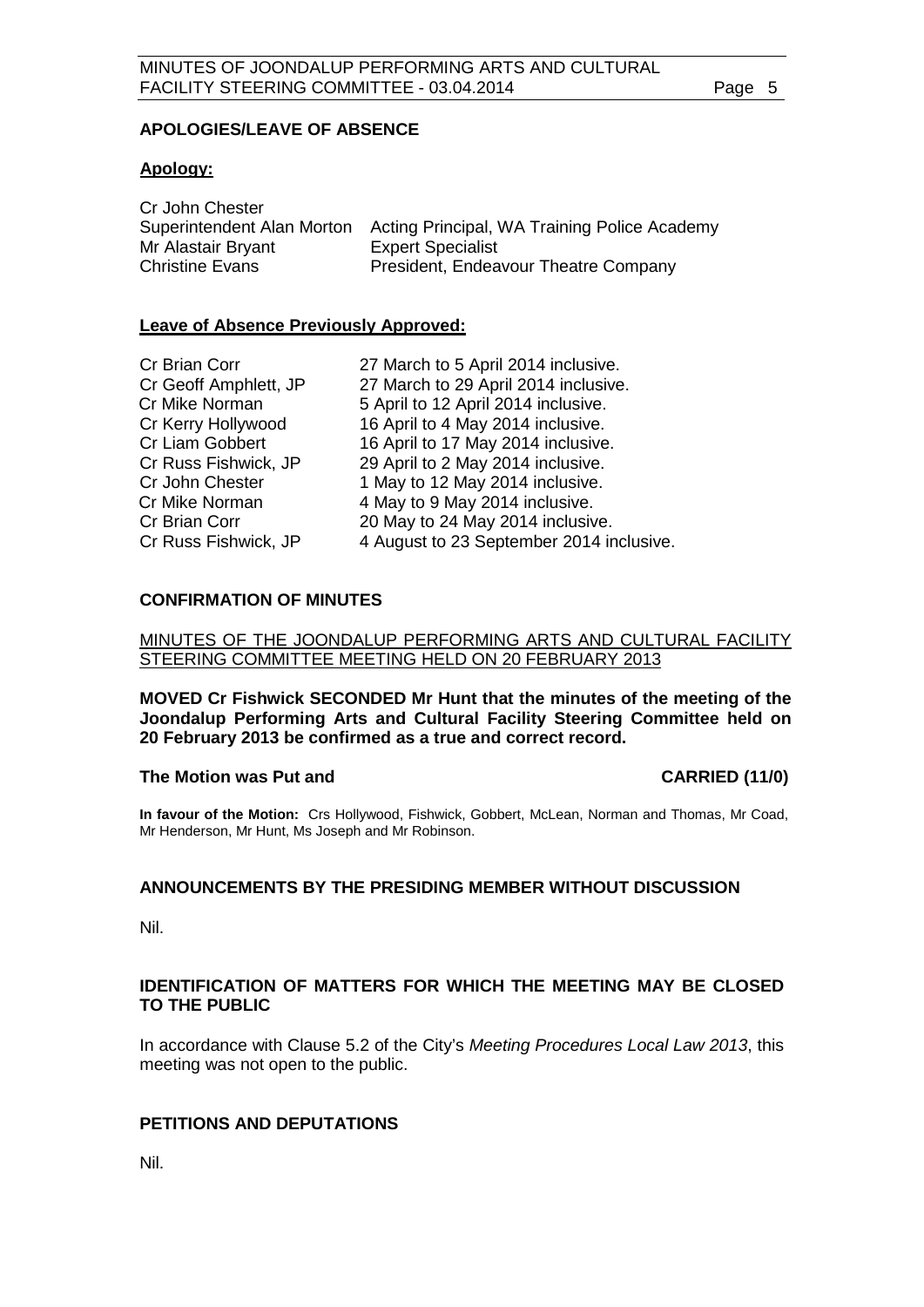#### <span id="page-5-0"></span>**REPORTS**

## <span id="page-5-1"></span>**ITEM 1 SETTING OF MEETING DATE - JOONDALUP PERFORMING ARTS AND CULTURAL FACILITY STEERING COMMITTEE**

| <b>WARD</b>                           | <b>North</b>                                                                                                                                                                                           |
|---------------------------------------|--------------------------------------------------------------------------------------------------------------------------------------------------------------------------------------------------------|
| <b>RESPONSIBLE</b><br><b>DIRECTOR</b> | Mr Jamie Parry<br>Governance and Strategy                                                                                                                                                              |
| <b>FILE NUMBER</b>                    | 07019, 101515                                                                                                                                                                                          |
| <b>ATTACHMENTS</b>                    | Nil.                                                                                                                                                                                                   |
| <b>AUTHORITY / DISCRETION</b>         | Executive - The substantial direction setting and<br>oversight role of Council, such as adopting plans<br>reports, accepting tenders,<br>directing<br>and<br>operations, setting and amending budgets. |

#### **PURPOSE**

For the Joondalup Performing Arts and Cultural Facility (JPACF) Steering Committee to set a meeting date to consider a project progress report and the outcomes of the architectural design competition.

#### **EXECUTIVE SUMMARY**

The JPACF Steering Committee meets on an as-required basis and meetings are convened at milestone events of the project. It is necessary for the JPACF Steering Committee to hold a meeting to be informed of the progress to date of the project and consider the outcomes of the architectural design competition.

It is proposed that a meeting of the committee be convened in early April in order to ensure timely progression of any committee recommendations to the next ordinary Council meeting.

*It is therefore recommended that the Joondalup Performing Arts and Cultural Facility Steering Committee sets its next meeting date for Wednesday 9 April 2014, commencing at 6.00pm in Conference Room 1.*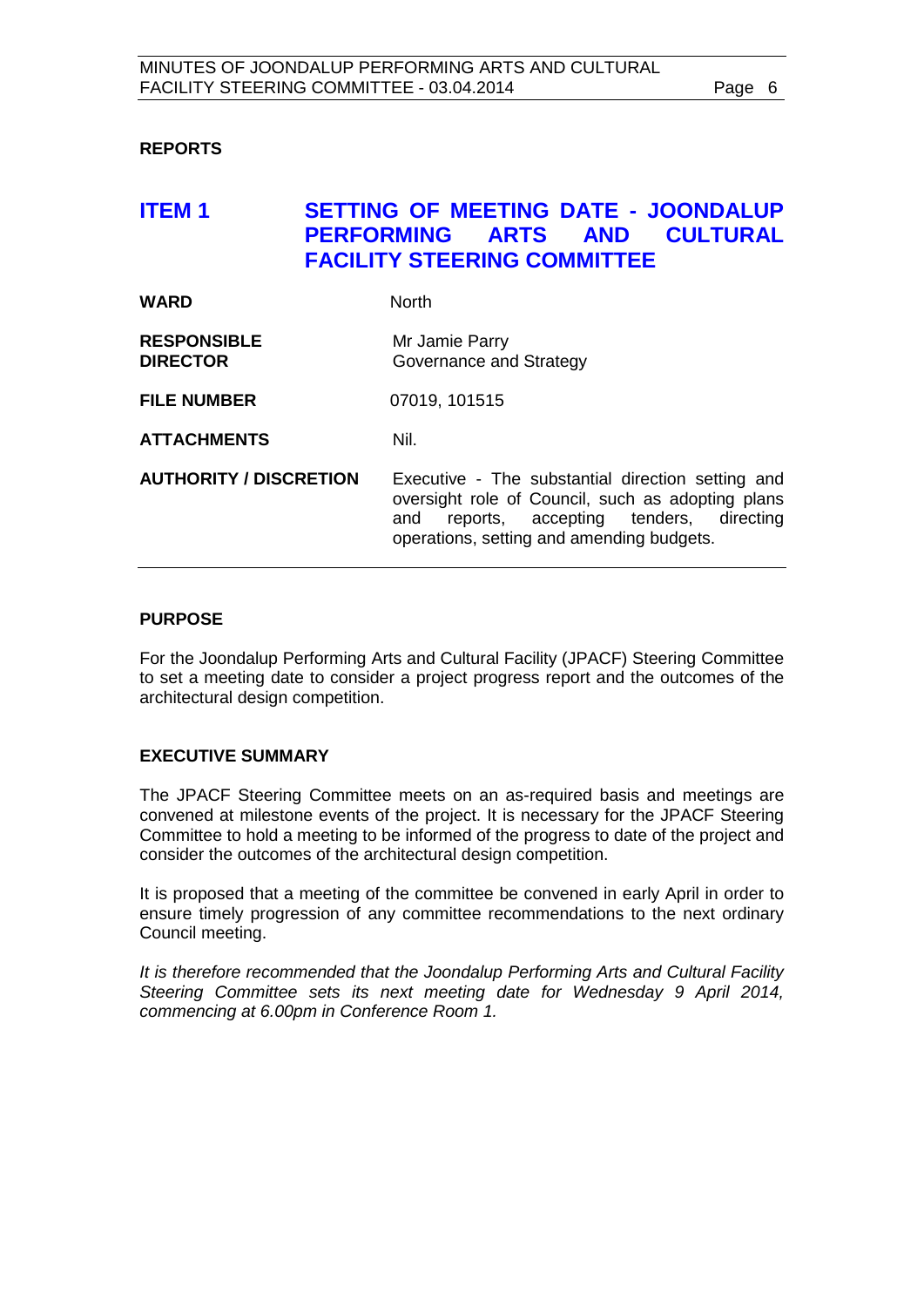#### **BACKGROUND**

The JPACF Steering Committee was established to provide advice and make recommendations to Council on:

- the architectural design elements to be incorporated into the Joondalup Performing Arts and Cultural Facility
- the core components to be included in the Joondalup Performing Arts and Cultural Facility
- the capacity of the design features to be included in the Joondalup Performing Arts and Cultural Facility
- the options for the ongoing management and utilisation of the Joondalup Performing Arts and Cultural Facility.

The committee also has the authority to form a reference or working group (as deemed appropriate) to assist with the implementation of the required tasks.

#### **DETAILS**

The committee last met on 20 February 2013 and it is now timely for the committee to be informed of the progress to date of the project and consider the outcomes of the architectural design competition.

#### **Issues and options considered**

The JPACF Steering Committee can either:

- set the meeting date as proposed in this report or
- amend the meeting date.

#### **Legislation / Strategic Community Plan / policy implications**

| Legislation                     | Local Government Act 1995.<br>Local Government (Administration) Regulations 1996.                                           |
|---------------------------------|-----------------------------------------------------------------------------------------------------------------------------|
| <b>Strategic Community Plan</b> |                                                                                                                             |
| Key theme                       | Community Wellbeing.                                                                                                        |
| <b>Objective</b>                | Cultural development.                                                                                                       |
| <b>Strategic initiative</b>     | Establish a significant cultural facility with the capacity<br>to attract world-class visual and performing arts<br>events. |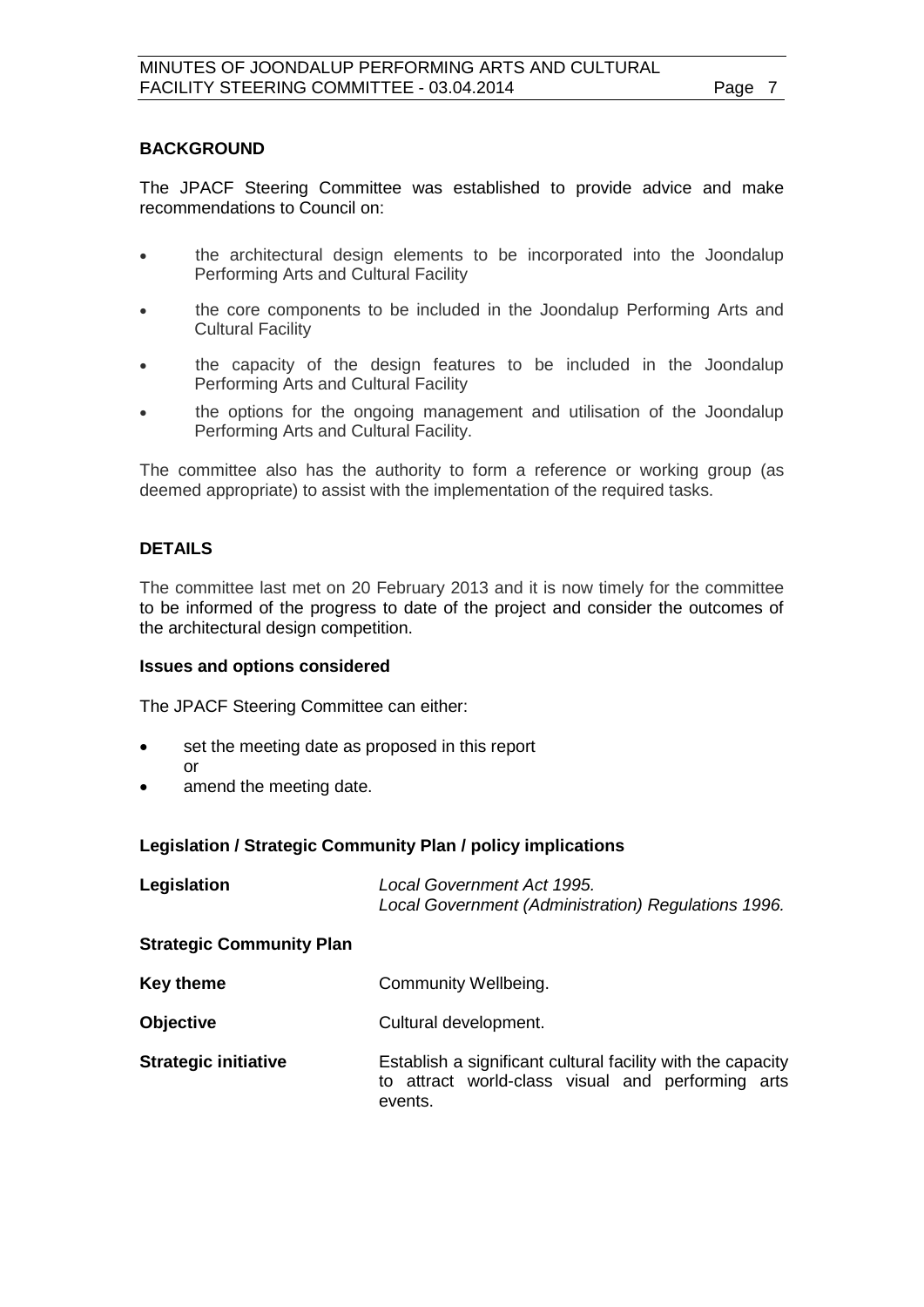#### **Policy** Nil.

#### **Risk management considerations**

Delaying the meeting date may negatively impact the City's credibility with participants of the architectural design competition.

#### **Financial / budget implications**

All costs associated with the hosting of a meeting of the JPACF Steering Committee are able to be accommodated within the 2013-14 Annual Budget.

#### **Regional significance**

Not applicable.

#### **Sustainability implications**

Not applicable.

#### **Consultation**

Not applicable.

#### **COMMENT**

In nominating the proposed date, consideration has been given to existing Council meeting timelines and the availability of committee members. The proposed date does not clash with any other Council related events, functions or meetings and will enable adequate time for any recommendations to be considered at a future meeting of Council.

#### **VOTING REQUIREMENTS**

Simple Majority.

**MOVED Cr Fishwick, SECONDED Cr Gobbert that the Joondalup Performing Arts and Cultural Facility Steering Committee SETS its next meeting date for Wednesday 9 April 2014, commencing at 6.00pm in Conference Room 1.**

#### **The Motion was Put and CARRIED (11/0)**

**In favour of the Motion:** Crs Hollywood, Fishwick, Gobbert, McLean, Norman and Thomas, Mr Coad, Mr Henderson, Mr Hunt, Ms Joseph and Mr Robinson.